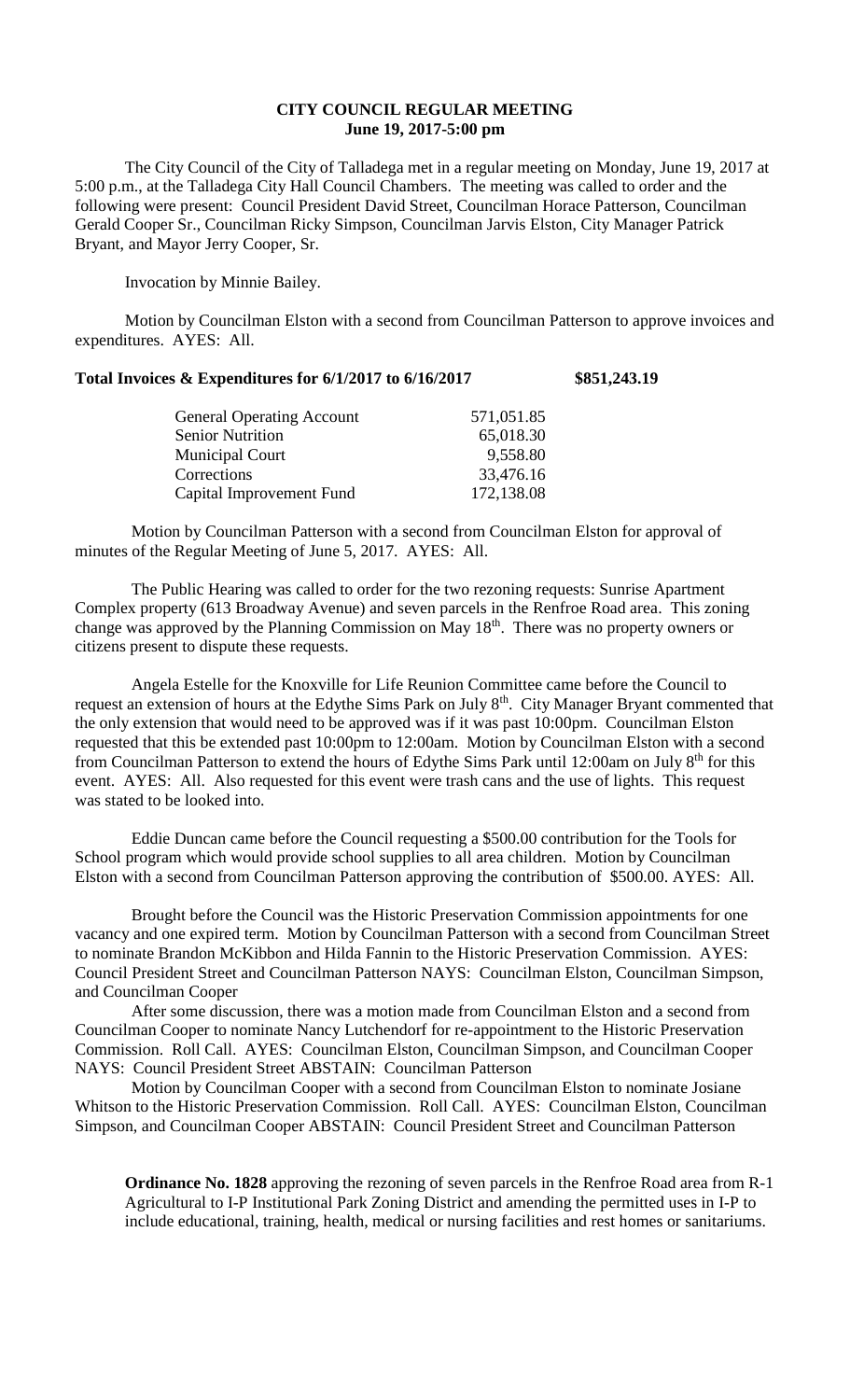Motion by Councilman Elston with a second from Councilman Patterson for Immediate Consideration of Ordinance #1828. Roll Call. AYES: All

Motion by Councilman Patterson with a second from Councilman Elston for Reading of the Heading Only. Roll Call. AYES: All.

AN ORDINANCE AMENDING ORDINANCE NO. 1120, AS AMENDED BY ORDINANCES HERETOFORE ADOPTED, SAID ORDINANCE, AND THE AMENDMENTS RELATED THERETO, BEING ENTITLED, "TALLADEGA, ALABAMA, ZONING ORDINANCE," AS FOLLOWS, AND IN NO OTHER PARTICULARS

Motion by Councilman Patterson with a second from Councilman Elston to adopt Ordinance #1828. Roll Call. AYES: All.

**Ordinance No. 1829** approving the rezoning of the Phase II of the Sunrise Apartment Complex (613 Broadway Avenue) from R-3 Single-Family to R-5 Multi-Family Zoning District to reflect its current use.

Motion by Councilman Elston with a second from Councilman Patterson for Immediate Consideration of Ordinance #1829. Roll Call. AYES: All.

Motion by Councilman Elston with a second from Councilman Patterson for Reading of the Heading Only. Roll Call. AYES: All.

AN ORDINANCE AMENDING ORDINANCE NO. 1120, AS AMENDED BY ORDINANCES HERETOFORE ADOPTED, SAID ORDINANCE, AND THE AMENDMENTS RELATED THERETO, BEING ENTITLED, "TALLADEGA, ALABAMA, ZONING ORDINANCE," AS FOLLOWS, AND IN NO OTHER PARTICULARS

Motion by Councilman Patterson with a second from Councilman Elston to adopt Ordinance #1829. Roll Call. AYES: All.

Motion by Councilman Elston with a second from Councilman Patterson to approve the invoices and expenditures for the Water Department. AYES: All.

| Water Department Expenditures for 6/8/17 to 6/16/17 | \$666,200.46 |  |
|-----------------------------------------------------|--------------|--|
| Operations & Maintenance                            | 211,260.08   |  |
| Revenue                                             | 314,090.38   |  |
| Capital Improvement                                 | 140,850.00   |  |

Council President Street deferred to City Manager Bryant concerning the Classification and Compensation Project. City Manager Bryant introduced Mariah Tamblin and Davis Cooper of Auburn University/ Government Economic Development Institute (AU/GEDI). Ms. Tamblin reported on the results of the employee interviews, comparative research of surrounding municipalities, and an analysis of the City's compliance with State and Federal law through a PowerPoint presentation. After much discussion, a motion for approval of Police Department Job Descriptions was forwarded by Councilman Patterson with a second Council President Street. RC AYES: Councilman Patterson, Council President Street; ABSTAIN: Councilman Cooper, Councilman Simpson, Councilman Elston. Councilman Simpson stated that he did not feel that he had had sufficient time to make a decision on this matter. A called meeting was scheduled for June  $26<sup>th</sup>$  to concerning the Police Department job descriptions.

The schedule of July Council meetings was brought before the Council. The dates of July 3<sup>rd</sup> and July  $17<sup>th</sup>$  were agreed upon for the two Council meetings.

Councilman Cooper commented that the neighborhood of Bemiston was upset due to the unkempt appearance of the grass along Parkway Avenue. City Manager Bryant stated that this would be looked into, with Councilman Patterson commenting that the Community Appearance Department has been short staffed, but the issue has been resolved.

Motion from Councilman Patterson to adjourn the meeting.